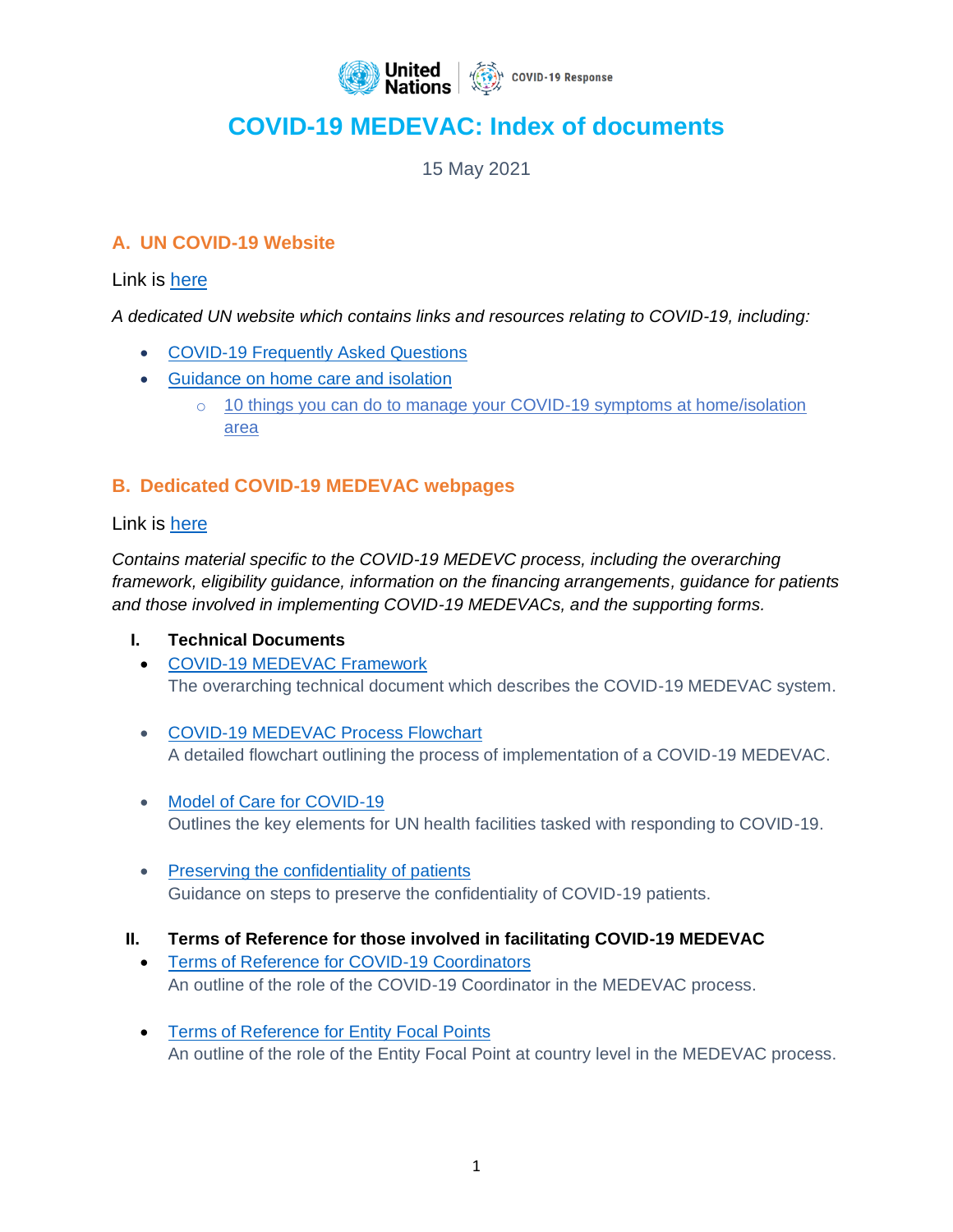

## **III. Standard Operating Procedures (SOPs)**

- [Framework for a COVID-19 MEDEVAC SOP at the country level](https://www.un.org/sites/un2.un.org/files/covid-19_country_level_framework_sop_.pdf) Provides guidance on the development of a country-level COVID-19 MEDEVAC SOP.
- [Template for a country-level COVID-19 MEDEVAC SOP](https://www.un.org/sites/un2.un.org/files/covid-19_sop_template.pdf) A generic template to support the development of a tailored country-level SOP.

#### **IV. Detailed Guidance**

• [COVID-19 MEDEVAC Frequently Asked Questions](https://www.un.org/sites/un2.un.org/files/covid-19_medevac_faqs.pdf) A series of questions and answers relating to several aspects of COVID-19 MEDEVAC.

#### **V. Quick Guides**

- [Quick Guide on COVID-19 treatment options and MEDEVAC](https://www.un.org/sites/un2.un.org/files/guidance_note_-_covid-19_treatment_and_medevac.pdf) [\(French\)](https://www.un.org/sites/un2.un.org/files/guidance_note_treatment_options_and_medevac_french.pdf) [\(Spanish\)](https://www.un.org/sites/un2.un.org/files/spanish_guidance_note_-_covid-19_treatment_and_medevac.pdf) A one page guide outlining care options including and up to COVID-19 MEDEVAC.
- [Quick Guide for Patients: How does a COVID-19 MEDEVAC work](https://www.un.org/sites/un2.un.org/files/guidance_note_-_a_patients_perspective._how_does_a_medevac_work.pdf) [\(French\)](https://www.un.org/sites/un2.un.org/files/guidance_how_does_a_medevac_work.french.pdf) [\(Spanish\)](https://www.un.org/sites/un2.un.org/files/spanish_guidance_note_-_a_patients_perspective._how_does_a_medevac_work.pdf) A one page guide for Patients on the COVID-19 MEDEVAC process.
- [Quick Guide for COVID-19 Coordinators](https://www.un.org/sites/un2.un.org/files/quick_guide_for_covid-19_coordinators.pdf) [\(French\)](https://www.un.org/sites/un2.un.org/files/quick_guide_for_covid-19_coordinators_fr.pdf) [\(Spanish\)](https://www.un.org/sites/un2.un.org/files/quick_guide_for_covid-19_coordinators_es.pdf) A one page guide for COVID-19 Coordinators on key aspects of COVID-19 MEDEVAC.
- [Quick Guide for Entity Focal Points](https://www.un.org/sites/un2.un.org/files/covid-19_medevac_guidance_note_-_quick_guide_for_entity_focal_points.pdf) [\(French\)](https://www.un.org/sites/un2.un.org/files/quick_guide_entity_focal_point_-_fr.pdf) A one page guide for Entity Focal Points on key aspects of COVID-19 MEDEVAC.
- [COVID-19 MEDEVAC Tips and Lessons](https://www.un.org/sites/un2.un.org/files/covid-19_medevac_tips.pdf) Tips and Lessons shared by COVID-19 Coordinators and the MEDEVAC Cell

#### **VI. Pocket Cards**

- [Pocket Card for COVID-19 Coordinators](https://www.un.org/sites/un2.un.org/files/wallet_card_covid-19_coordinators.pdf) [\(French\)](https://www.un.org/sites/un2.un.org/files/wallet_card_-_covid-19_coordinator_fr.pdf) [\(Spanish\)](https://www.un.org/sites/un2.un.org/files/wallet_card_-_covid-19_coordinator_es.pdf) A portable pocket card which distills key COVID-19 MEDEVAC information.
- [Pocket Card for Entity Focal Points](https://www.un.org/sites/un2.un.org/files/entity_focal_point_medevacwallet_card_en_.pdf) [\(French\)](https://www.un.org/sites/un2.un.org/files/wallet_card_entity_focal_points_fr.pdf) A portable pocket card which distills key COVID-19 MEDEVAC information.

#### **VII. Financial information**

• [COVID-19 MEDEVAC Financing Arrangements](https://www.un.org/sites/un2.un.org/files/medevac_task_force_-_financingarrangements.pdf) Guidance on the financing arrangements and coverage under the COVID-19 MEDEVAC Framework.

#### VIII. **Training material** (see also updates from Covid-19 Coordinator email account)

• [Presentation on role of COVID-19 Coordinator and Entity Focal Points](https://www.un.org/sites/un2.un.org/files/ppt_for_covid-19_coords_v1.pdf) [\(French\)](https://www.un.org/sites/un2.un.org/files/guidance_on_un_medevac_protocol_for_covid-19_infected_personnel_and_dependents_fr.pdf) [\(Spanish\)](https://www.un.org/sites/un2.un.org/files/guidance_on_un_medevac_protocol_for_covid-19_infected_personnel_and_dependents_-_es.pdf) An overview of the COVID-19 MEDEVAC process and key functions within it.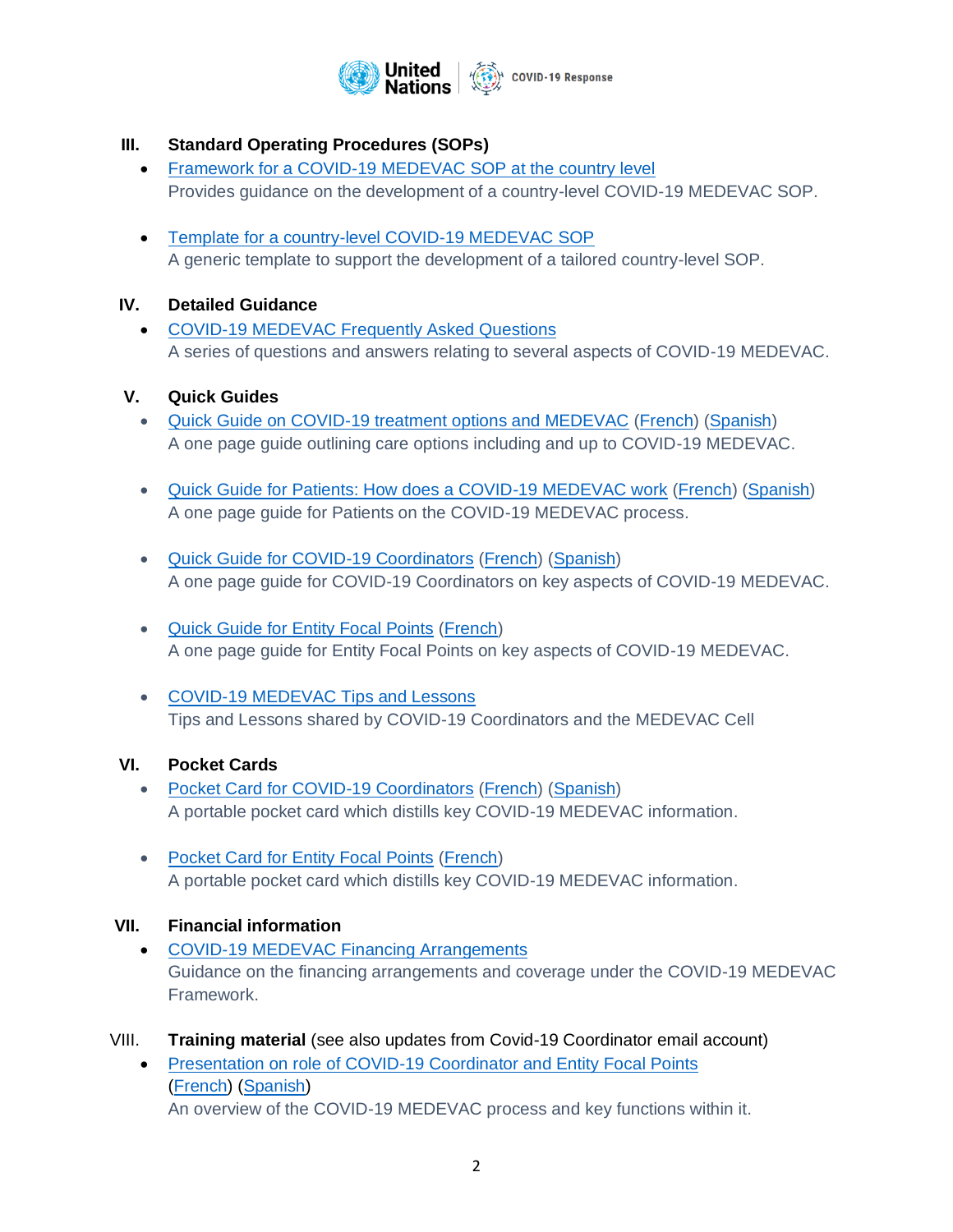

## **IX. COVID-19 MEDEVAC Forms**

- [MEDEVAC Request form](https://www.un.org/sites/un2.un.org/files/medevac_request_form_for_covid-19_coordinators.pdf) A checklist for COVID-19 Coordinators of information required by UN MEDEVAC Cell.
- [Information disclosure, consent and liability release form](https://www.un.org/sites/un2.un.org/files/combined_information_disclosure_consent_and_general_release_form_-_covid-19_medevac.pdf) [\(French\)](https://www.un.org/sites/un2.un.org/files/combined_information_disclosure_and_general_release_form_-_covid-19_medevac._french__0.pdf) [\(Spanish\)](https://www.un.org/sites/un2.un.org/files/combined_information_disclosure_consentand_general_release_form_covid-19_medevac_es.pdf) [\(Arabic\)](https://www.un.org/sites/un2.un.org/files/combined_information_disclosure_consentand_general_release_form_covid-19_medevac_ar.pdf) [\(Russian\)](https://www.un.org/sites/un2.un.org/files/combined_information_disclosure_consentand_general_release_form_covid-19_medevac_ru.pdf) To be signed by all COVID-19 patients (or where appropriate a guardian) for whom a COVID-19 MEDEVAC is being proposed.

#### • [Letter of Guarantee](https://www.un.org/sites/un2.un.org/files/letter_of_guarantee_un_system_entity.pdf)

This form is shared with receiving medical facility and is to be signed prior to COVID-19 MEDEVAC by an authorized representative of the referring UN System entity requesting a MEDEVAC.

- [Letter to INGOs on access to the COVID-19 MEDEVAC System](https://www.un.org/sites/un2.un.org/files/letter_to_ingos_-_access_to_covid-19_medevac_system.pdf) [\(French\)](https://www.un.org/sites/un2.un.org/files/letter_to_ingos_-_access_to_the_covid-19_medevac_system_fr.pdf) To be provided by eligible INGOs to the COVID-19 Coordinator. Contains patient information disclosure, consent and liability release form, the Letter of Guarantee to be signed by the INGO, and the overarching letter which should be signed by the RC/DCO.
- [Letter to UN Vendors concerning terms of use for COVID-19 MEDEVAC System](https://www.un.org/sites/un2.un.org/files/letter_to_un_vendors_concerning_terms_of_use_for_covid-19_medevac_system.pdf) To be provided by eligible Vendor to the COVID-19 Coordinator. Contains patient information disclosure, consent and liability release form, the Letter of Guarantee to be signed by the Vendor, and the overarching letter which should be signed by the RC/DCO.

## **X. Post-MEDEVAC Support**

- [Post MEDEVAC Support Framework](https://www.un.org/sites/un2.un.org/files/post-medevac_support_framework.pdf) Outlines non-medical support to patients who have been medically evacuated.
- [Terms of Reference for Patient Focal Points](https://www.un.org/sites/un2.un.org/files/terms_of_reference_for_patient_focal_points_in_the_post-medevac_support_process.pdf) Outlines the role of Patient Focal Points in the provision of support to patients who have been medically evacuated, as well as to any accompanying escorts.
- [Terms of Reference for Global Patient Coordination Officer](https://www.un.org/sites/un2.un.org/files/terms_of_reference_for_the_global_patient_coordination_officer_in_the_post-medevac_support_process.pdf) Outlines the role of the Global Patient Coordination Officer in the provision of patient support, coordination and reporting.
- [Terms of Reference for in-country Patient Coordination Officer](https://www.un.org/sites/un2.un.org/files/terms_of_reference_for_the_in-country_patient_coordination_officer_in_the_post-medevac_support_process.pdf) Outlines the role of the Patient Coordination Officer in the provision of patient support and coordination and reporting.